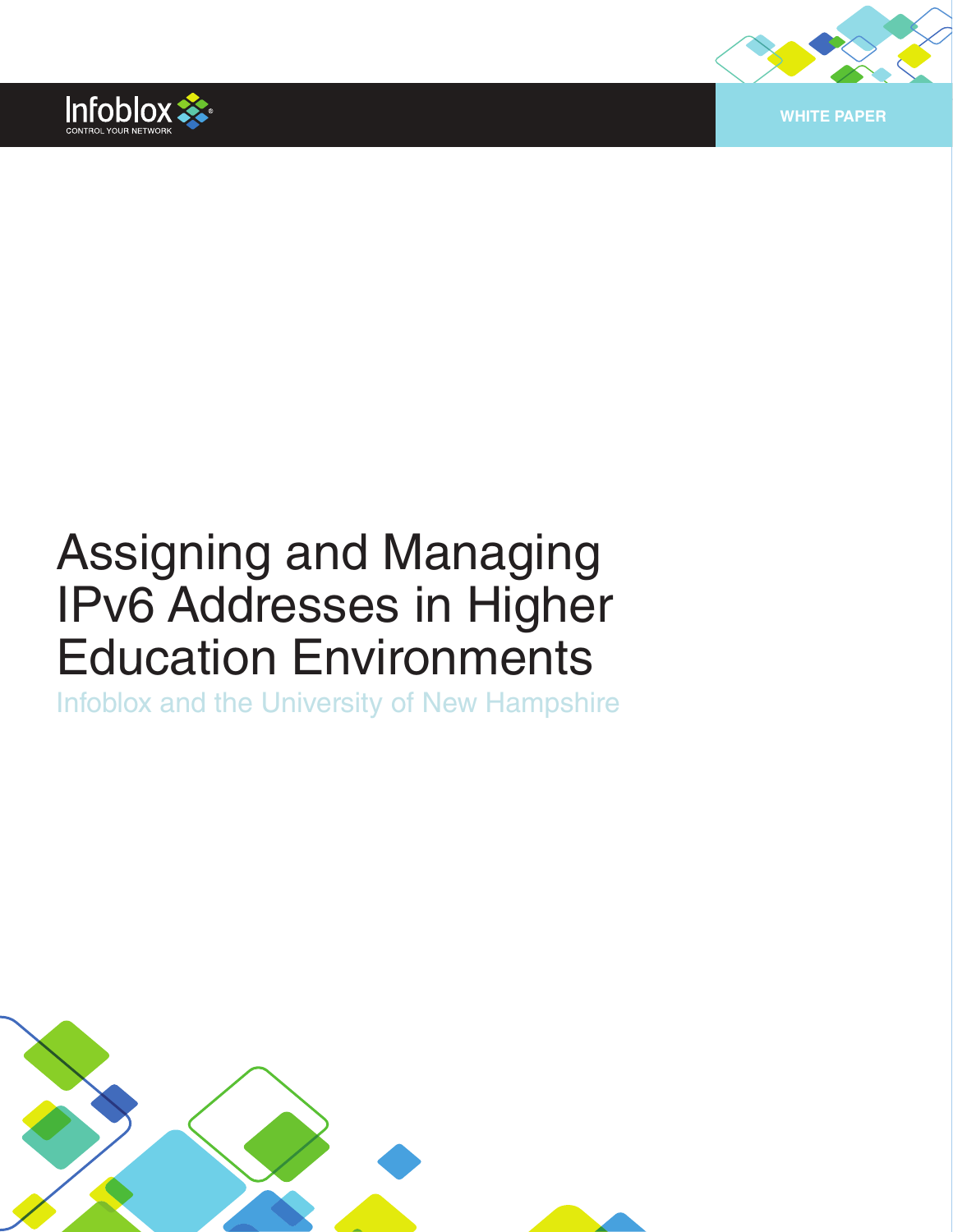



#### Executive Summary

The University of New Hampshire (UNH) is the state's flagship institution, with campuses in Manchester, Durham, and Concord. As New Hampshire's public research university, UNH holds land-grant, sea-grant, and space-grant charters, and has over 1,000 teaching and research faculty and more than 17,000 students. In 2016, UNH upgraded its student residential wireless network, and used the upgrade as an opportunity to implement and take control of its IPv6 addressing and management.

Utilizing Infoblox DDI (including IPAM for IPv6, IPv6 DNS, and DHCPv6), the university's IT team achieved:

- Error-free management of complex IPv6 host addresses
- Simpler IPv6 address routing and allocation
- Integrated management of dual-stack hosts with DHCPv6 and IPv6 DNS support
- Confidence in the university's ability to expand its IPv6 implementation going forward

All modern computing systems enable and prefer IPv6 by default. Content providers, Internet service providers (ISPs), and mobile carriers are constantly increasing their IPv6 deployments. For example, over 70 percent of Verizon's network traffic is IPv6 and Cisco predicts that IPv6 traffic on the Internet will exceed 50 percent by 2018. Public IPv4 addressing cannot sustain the burgeoning growth of networks, and NAT deployments relying on RFC1918 (private) addressing do nothing to manage and secure the IPv6 that's already running internally on all modern enterprise networks.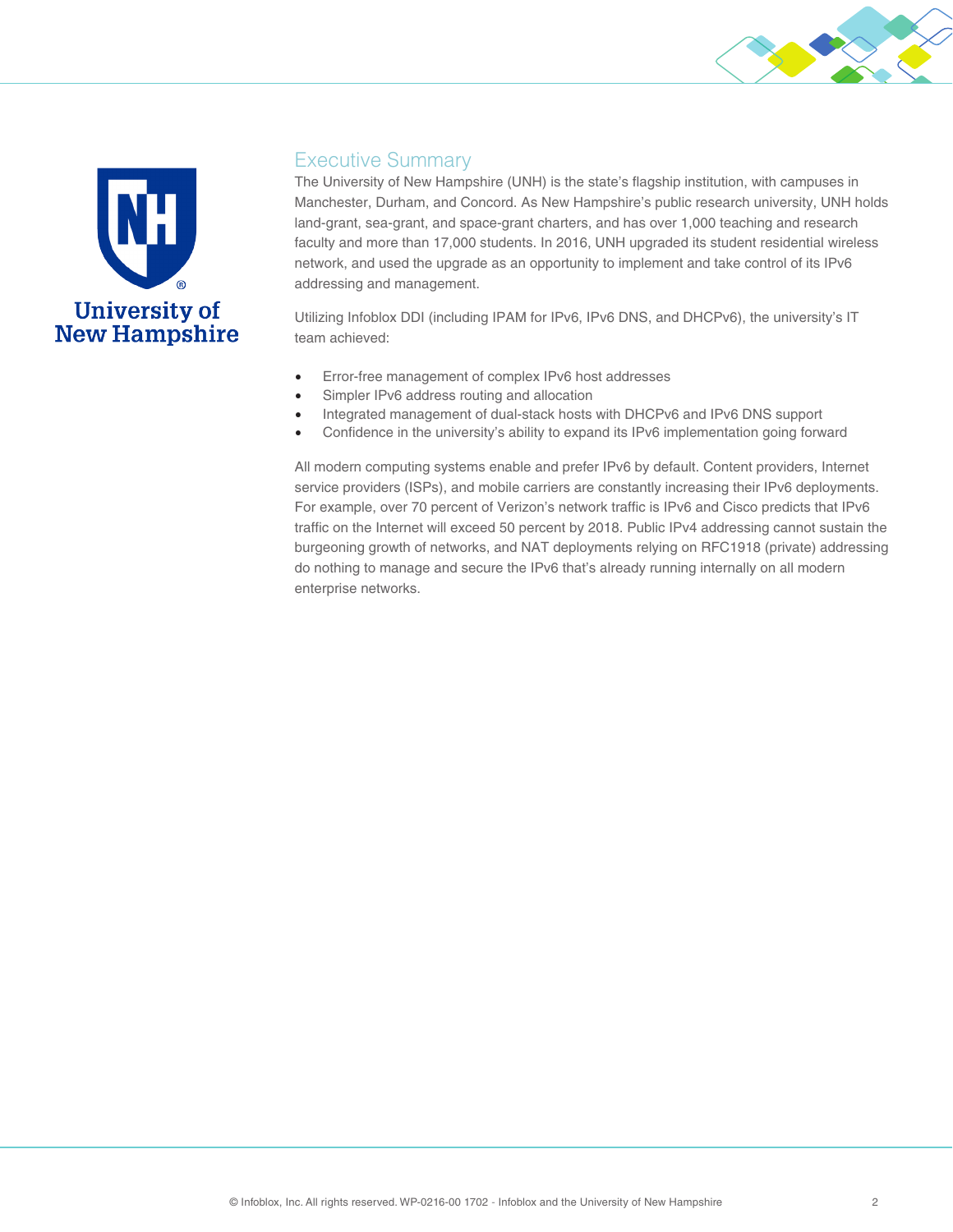

At the University of New Hampshire, the school's IT professionals understand the importance of embracing IPv6. "We support all aspects of higher education at the University of New Hampshire," says IT Internet director Scott Kitterman, "and part of our commitment to our community is to provide up-to-date tools, services, and capabilities that will allow them to learn, teach, and be ready to make a difference in their prospective fields of work. The use of IPv6 over the local-area networks and the Internet is only going to grow and people, consumers, and maintainers of networks need to have access to it to experience the benefits of modern networks."

Like other enterprises adopting IPv6, UNH faced several challenges, including the need to support dual-stack hosts with both DHCPv6 and IPv6 DNS. UNH also needed to be able to effectively manage and assign IPv6 addresses and prefixes. The length and complexity of the IPv6 address make this difficult to do accurately and quickly using legacy tools (e.g., spreadsheets). Infoblox IPAM provides both error-free address tracking and easy address planning for IPv6.

## Infoblox DDI: Feature and Functional Parity for IPv6 (including DNS)

UNH was already using Infoblox IPAM for its legacy IPv4 deployment. Kitterman explains:

"Since the initial implementation, UNH integrated DHCP, DNS, and legacy IPv4 addresses into a single system to take advantage of the easy-to-use IPAM view for overall visibility. The Infoblox system has allowed the UNH IT team to delegate network resources to various teams and groups within both UNH and the University System of New Hampshire that manage groups of systems, various subdomains and subnets.

"For example, the network team that is responsible for the network edge infrastructure manages their systems in sub-domains, assigning access points, edge switches, and management systems with DHCP resources that are fully integrated into DNS through Dynamic DNS. This offers an easy, single point of network resource deployment and continuous management of IP addresses which includes the metadata surrounding the edge equipment.

"It is a win-win as the network team can control their IPAM resources, leaving the network service managers more time to focus on other aspects of DNS/DHCP and IPAM growth. The infrastructure and capabilities of Infoblox allow these various configurations and delegations to streamline the workflow, offering scalable and flexible benefits to all involved.

"Overall, Infoblox is used to support upwards of 30,000 active client addresses daily, as well as a large transient population of wireless devices, through several hundred sub-domains and networks."

Kitterman goes on to describe the deployment of IPv6 and how Infoblox DDI, including its full support for IPv6 DNS, made it more manageable:

"These features and methods have allowed UNH to plan and implement the same level of service and flexibility into their IPv6 deployment and on-going growth of IPv6 services. UNH knows that it cannot ignore IPv6 as it will enable growth in education and services provided as more and more devices come on the network every day.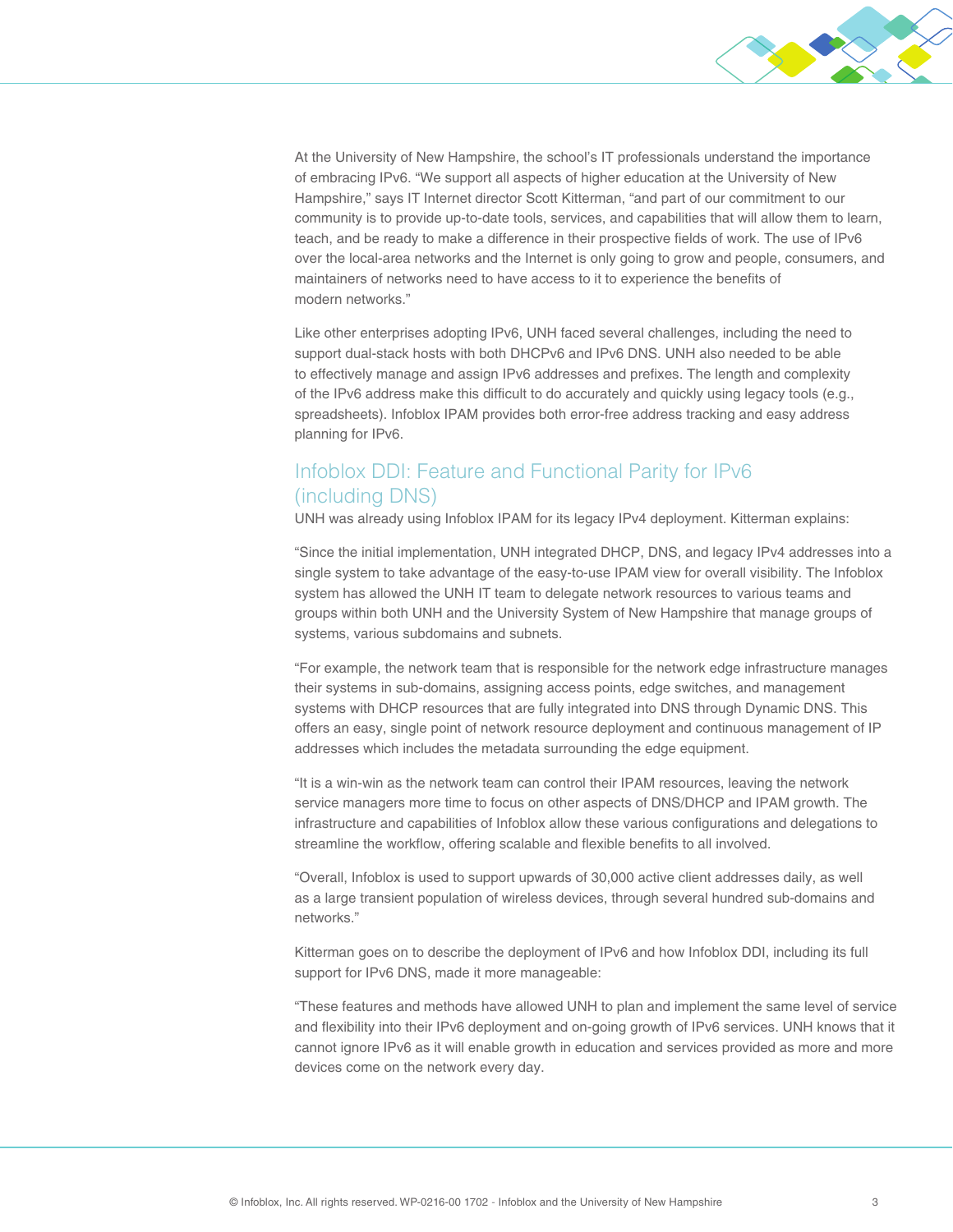

"Infoblox services are even more valuable in the planning, design, and deployment of IPv6 services. All the same features in IPv4 legacy network support are available in IPv6. At present, the UNH IT network engineers are supporting IPv6 service for around 2,000 servers and end stations in dual-stack environments. UNH Infoblox servers have been running IPv6 interfaces since day one of installation. The same IPAM, DNS, and DHCP integration used in legacy IPv4 services fits nicely onto the IPv6 design and support methods. UNH manages several IT support IPv6 networks and management subnets in dual-stack mode through the capabilities of Infoblox. Dual stack is supporting public desktop clusters of approximately 600 desktops for student use 24 hours a day.

"These systems take advantage of dual stack environments that provide two separate paths to the Internet over the IPv6 or IPv4 routing infrastructure. Both IPv6 and IPv4 have accurate and public DNS assignments that can be important in many aspects of network management, access control, and reliable service. The same techniques in IPv4 are fit into IPv6 deployments, making support of IP resources easy to deploy and just as scalable as the legacy design. UNH supports dual stack and subdomain in data center networks as well, giving system administrators the tools and access to Infoblox, allowing management of all aspects of their network resource needs. The more the network grows, the easier it becomes using the tools that Infoblox DDI provides."

### Infoblox IPv6 IPAM and Address Allocations: Easy to Design, Even Easier to Communicate

Kitterman and the team at UNH realized that the feature and functional parity offered by Infoblox IPAM for IPv6 would allow IPv6 addresses and ranges to be efficiently and accurately deployed and managed. According to Kitterman, the support of IPv6 in Infoblox IPAM allows UNH "to track resource availability pretty much the same as we've been doing with IPv4. There are some differences to take into consideration such as address size and structure. In the beginning it is a little extra work up front to get started. But it was much more effective than ignoring and not supporting IPv6."

Per Kitterman, Infoblox IPAM capabilities for IPv6 addressing made IPv6 address planning and subsequent allocation easy to design. Infoblox's IPv6 IPAM also made it easier to explain the IPv6 address plan to peers and to IT staff outside the networking team, such as system and application administrators.

"The big win is that, through Infoblox, IPv6 address planning and delegation become easier than growing out an existing IPv4 IP management scheme that has grown over a few decades. It is a great time to get a clean refresh on the network design. Not only does Infoblox make it easy to create an IPv6 address plan, it offers sanity checks through the IPAM features as network blocks are divided just the same as in IPv4, which is a huge bonus while UNH is planning and preparing for the IoT boom and wireless growth.

"UNH received a /32 from ARIN and sliced it into 4 /34 allocations: One for the LAN campus networks to service the general UNH population computing needs, one for departments, one for the USNH system consisting of statewide colleges and other educational entities such as Cooperative Extension, and the last block to serve New Hampshire community connectivity networks to UNH resources.

"On the local campus, current allocations are half a dozen /64 networks currently serving or in place to serve wired network services in a dual stack mode. A /48 is in place and testing public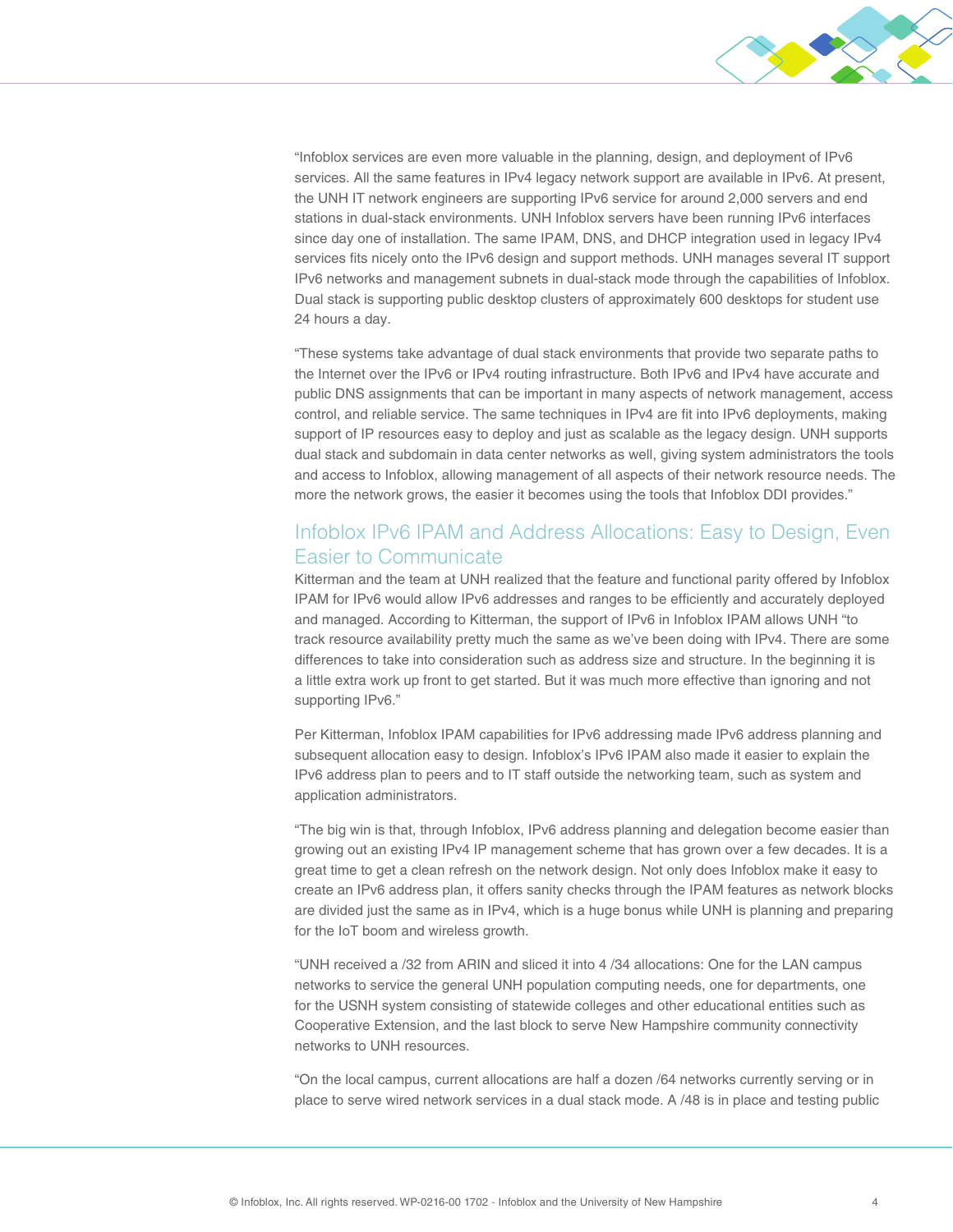

wireless service. A /60 serves test networks used in IT bachelor program senior projects. There is also a /48 assigned for point-to-point WAN connections as well as a /64 serving campus Content Delivery Network. Allocations of a /44 serving the IOL, a /48 serving the Research Computing Department, and a /48 serving the Computer Science Department.

"The design will keep the IPv6 backbone to a minimal number of routes. Most IPv4 network designers will be very envious of the simple layout. The Infoblox IPv6 hierarchical IPAM makes this easy to design, deploy, and explain. The flow is so much more convenient than that of IPv4 deployments. Once network managers go down this road, they will be asking why they did not do this sooner!"

#### Leveraging DHCPv6 to Manage Dual-stack Hosts

Another advantage of the Infoblox DDI solution is its DHCPv6 services, which UNH is using in conjunction with DNS sub-domains and Dynamic DNS. In general, Dynamic DNS works very well between DHCP and DNS with or without client hostnames provided in client DHCP transactions. The services themselves are extremely reliable.

By leveraging Infoblox IPAM support for IPv6, UNH could achieve—and even improve— IPv6 feature and functional parity with its existing IPv4 deployments, including services and management practices.

In the past, UNH used native ISC BIND and DHCP daemons extensively, which would work, but needed at least one person to have detailed knowledge, and required extreme attention to detail in managing both DHCP and named BIND configurations without any IPAM tools. "Now IPv6 DNS service is easy to manage from the Infoblox GUI and APIs," says Kitterman. Infoblox also allows UNH to delegate DNS record management and reporting features to various system administrators and managers, which was not an option in the old model of DHCP and NAMED via ISC packages.

"The integration between IPAM DHCPv6 and Dynamic DNS features have been exceptionally helpful in the networks serving clients," says Kitterman. "Integration allows public cluster computers to take full advantage of dual-stack IP assignments by placing IPv4 and IPv6 into separate domains, working seamlessly from the end-user perspective while allowing IT staff to see each IP assignment resource allocated."

#### No Reason to Hesitate with IPv6 Adoption

Ongoing, incremental IPv6 deployment has given UNH confidence in its ability to effectively support and expand its IPv6 footprint going forward. "We did this," says Kitterman, "and others can as well, by starting in a small controlled environment. Getting started did not take much time or effort. Building out from the very confined test network into the enterprise has been a progressive and steady evolution. IPv6 is not going to be any harder than IPv4 in current environments."

And he points out that the benefits of IPv6 are already being felt on campus. "One of the best parts of deploying IPv6 has been that our value-added resource provider, Optiv, is deploying IPv6 dual-stack in their LAB network managed by former UNH students who worked on IPv6 projects with UNH IT staff. Both Optiv and Infoblox teams have been key resources and invaluable in our effort." This forward-leaning effort to adopt IPv6 today, aided by Infoblox IPAM, will prepare students and staff in Information Systems and beyond to effectively deploy, manage, and use the Internet protocol of tomorrow.